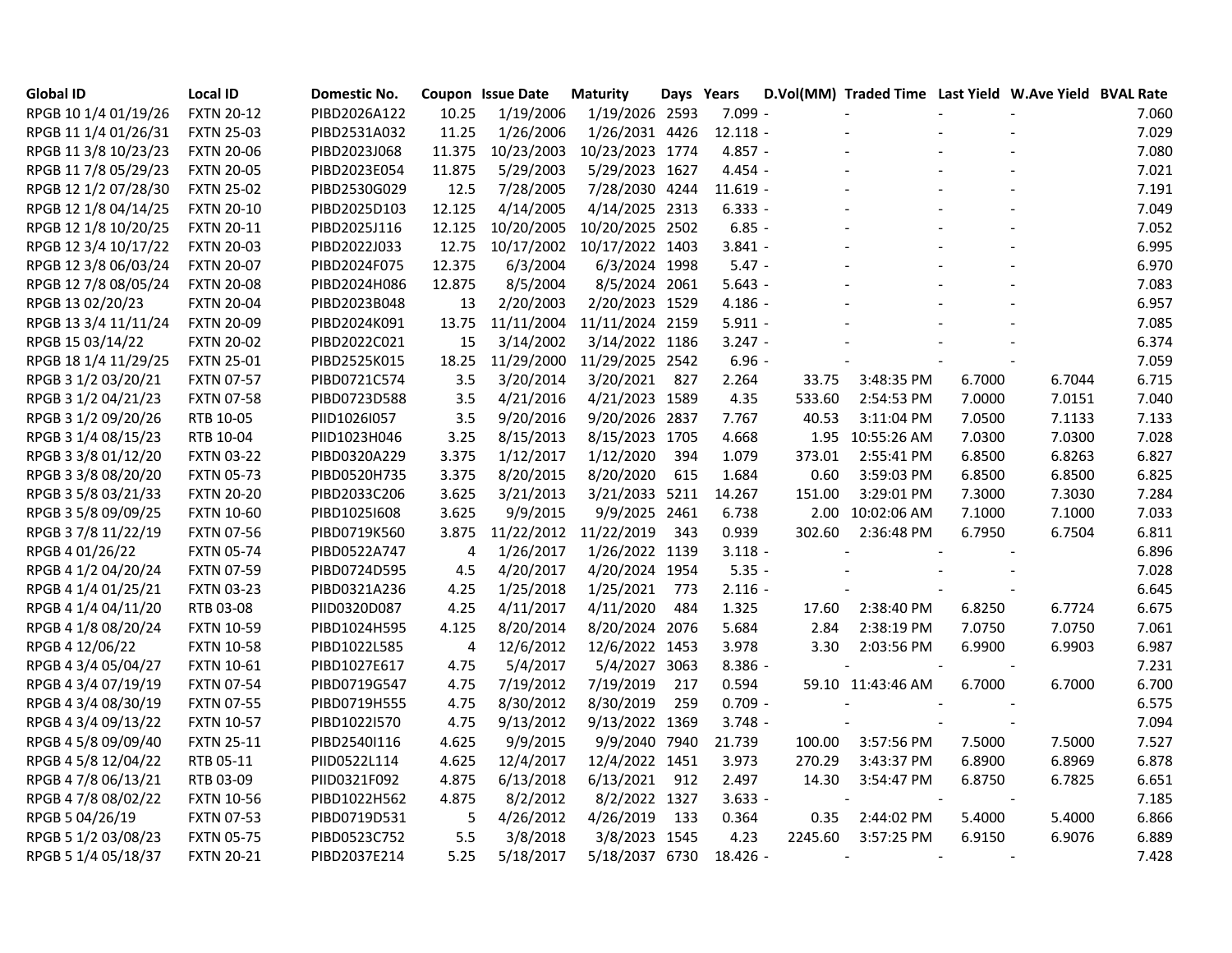| <b>Global ID</b>    | <b>Local ID</b>   | <b>Domestic No.</b> |                          | Coupon Issue Date | <b>Maturity</b>            | Days Years |            |         | D.Vol(MM) Traded Time Last Yield W.Ave Yield BVAL Rate |        |        |       |
|---------------------|-------------------|---------------------|--------------------------|-------------------|----------------------------|------------|------------|---------|--------------------------------------------------------|--------|--------|-------|
| RPGB 5 3/4 04/12/25 | <b>FXTN 07-61</b> | PIBD0725D618        | 5.75                     | 4/12/2018         | 4/12/2025 2311             |            | 6.327      | 3000.75 | 3:40:24 PM                                             | 7.0000 | 7.0206 | 7.032 |
| RPGB 5 3/4 08/16/37 | <b>FXTN 25-10</b> | PIBD2537H103        | 5.75                     | 8/16/2012         | 8/16/2037 6820             |            | 18.672 -   |         |                                                        |        |        | 7.439 |
| RPGB 5 3/4 09/27/32 | <b>FXTN 20-19</b> | PIBD2032I195        | 5.75                     | 9/27/2012         | 9/27/2032 5036             |            | 13.788 -   |         |                                                        |        |        | 7.138 |
| RPGB 5 3/4 10/20/21 | RTB 10-03         | PIID1021J039        | 5.75                     |                   | 10/20/2011 10/20/2021 1041 |            | 2.85       |         | 4.08 11:49:44 AM                                       | 6.8250 | 6.7008 | 6.761 |
| RPGB 5 3/4 11/24/21 | <b>FXTN 10-55</b> | PIBD1021K551        | 5.75                     |                   | 11/24/2011 11/24/2021 1076 |            | $2.946 -$  |         |                                                        |        |        | 6.870 |
| RPGB 5 3/8 03/01/27 | RTB 15-02         | PIID1527C023        | 5.375                    | 3/1/2012          | 3/1/2027 2999              |            | 8.211      | 0.50    | 2:04:40 PM                                             | 7.2500 | 7.2500 | 7.045 |
| RPGB 5 7/8 02/02/32 | <b>FXTN 20-18</b> | PIBD2032B183        | 5.875                    | 2/2/2012          | 2/2/2032 4798              |            | 13.136     |         | 0.50 10:39:14 AM                                       | 7.2500 | 7.2500 | 7.061 |
| RPGB 5 7/8 03/01/32 | RTB 20-01         | PIID2032C014        | 5.875                    | 3/1/2012          | 3/1/2032 4826              |            | 13.213     |         | 2.09 11:58:08 AM                                       | 7.3000 | 7.3000 | 7.096 |
| RPGB 5 7/8 12/16/20 | <b>FXTN 10-52</b> | PIBD1020L525        | 5.875                    |                   | 12/16/2010 12/16/2020      | 733        | $2.007 -$  |         |                                                        |        |        | 7.033 |
| RPGB 6 1/2 02/22/38 | <b>FXTN 20-22</b> | PIBD2038B224        | 6.5                      | 2/22/2018         | 2/22/2038 7010             |            | 19.192 -   |         |                                                        |        |        | 7.460 |
| RPGB 6 1/2 04/28/21 | <b>FXTN 10-53</b> | PIBD1021D531        | 6.5                      | 4/28/2011         | 4/28/2021                  | 866        | 2.371      | 303.50  | 3:20:04 PM                                             | 6.8250 | 6.8250 | 6.744 |
| RPGB 6 1/4 03/22/28 | <b>FXTN 10-63</b> | PIBD1028C635        | 6.25                     | 3/22/2018         | 3/22/2028 3386             |            | 9.27       | 3345.10 | 3:52:04 PM                                             | 7.0650 | 7.1030 | 7.150 |
| RPGB 6 1/4 10/20/26 | RTB 15-01         | PIID1526J019        | 6.25                     | 10/20/2011        | 10/20/2026 2867            |            | 7.849      |         | 0.60 11:59:49 AM                                       | 7.2500 | 7.2500 | 7.066 |
| RPGB 6 1/8 09/16/20 | <b>FXTN 10-51</b> | PIBD1020I510        | 6.125                    | 9/16/2010         | 9/16/2020                  | 642        | $1.758 -$  |         |                                                        |        |        | 6.837 |
| RPGB 6 1/8 10/24/37 | RTB 25-01         | PIID2537J015        | 6.125                    |                   | 10/24/2012 10/24/2037 6889 |            | 18.861     | 14.35   | 2:43:28 PM                                             | 7.5000 | 7.5331 | 7.913 |
| RPGB 63/8 01/19/22  | <b>FXTN 10-54</b> | PIBD1022G545        | 6.375                    | 7/19/2011         | 1/19/2022 1132             |            | $3.099 -$  |         |                                                        |        |        | 6.944 |
| RPGB 7 1/4 08/19/20 | RTB 10-01         | PIID1020H015        | 7.25                     | 8/19/2010         | 8/19/2020                  | 614        | 1.681      |         | 0.25 11:07:57 AM                                       | 6.8500 | 6.8476 | 6.731 |
| RPGB 7 3/4 02/18/20 | <b>FXTN 10-50</b> | PIBD1020B508        | 7.75                     | 2/18/2010         | 2/18/2020                  | 431        | $1.18 -$   |         |                                                        |        |        | 6.710 |
| RPGB 7 3/8 03/03/21 | RTB 10-02         | PIID1021C027        | 7.375                    | 3/3/2011          | 3/3/2021                   | 810        | 2.218      |         | 0.17 11:51:24 AM                                       | 7.0000 | 6.9176 | 6.605 |
| RPGB 7 5/8 09/29/36 | <b>FXTN 25-09</b> | PIBD2536I097        | 7.625                    | 9/29/2011         | 9/29/2036 6499             |            | 17.793 -   |         |                                                        |        |        | 7.397 |
| RPGB 7 7/8 02/19/19 | <b>FXTN 10-48</b> | PIBD1019B485        | 7.875                    | 2/19/2009         | 2/19/2019                  | 67         | 0.183      | 1260.00 | 2:05:00 PM                                             | 5.5000 | 5.4993 | 5.447 |
| RPGB 8 07/19/31     | <b>FXTN 20-17</b> | PIBD2031G171        | 8                        | 7/19/2011         | 7/19/2031 4600             |            | 12.594     | 317.44  | 3:59:34 PM                                             | 7.0000 | 6.9932 | 6.993 |
| RPGB 8 09/30/35     | <b>FXTN 25-07</b> | PIBD2535I071        | 8                        | 9/30/2010         | 9/30/2035 6134             |            | $16.794 -$ |         |                                                        |        |        | 7.342 |
| RPGB 8 1/2 11/29/32 | <b>FXTN 25-05</b> | PIBD2532K057        | 8.5                      | 11/29/2007        | 11/29/2032 5099            |            | $13.96 -$  |         |                                                        |        |        | 7.172 |
| RPGB 8 1/8 12/16/35 | <b>FXTN 25-08</b> | PIBD2535L086        | 8.125                    | 12/16/2010        | 12/16/2035 6211            |            | 17.005     |         | 10.00 10:15:36 AM                                      | 7.4550 | 7.4550 | 7.325 |
| RPGB 8 12/07/26     | <b>FXTN 20-13</b> | PIBD2026L139        | 8                        | 12/7/2006         | 12/7/2026 2915             |            | $7.981 -$  |         |                                                        |        |        | 7.023 |
| RPGB 8 3/4 05/27/30 | <b>FXTN 20-16</b> | PIBD2030E166        | 8.75                     | 5/27/2010         | 5/27/2030 4182             |            | $11.45 -$  |         |                                                        |        |        | 7.033 |
| RPGB 8 5/8 09/06/27 | <b>FXTN 20-14</b> | PIBD2027I140        | 8.625                    | 9/6/2007          | 9/6/2027 3188              |            | $8.728 -$  |         |                                                        |        |        | 7.036 |
| RPGB 9 1/2 12/04/28 | <b>FXTN 20-15</b> | PIBD2028L151        | 9.5                      | 12/4/2008         | 12/4/2028 3643             |            | $9.974 -$  |         |                                                        |        |        | 7.023 |
| RPGB 9 1/4 11/05/34 | <b>FXTN 25-06</b> | PIBD2534K062        | 9.25                     | 11/5/2009         | 11/5/2034 5805             |            | 15.893 -   |         |                                                        |        |        | 7.296 |
| RPGB 9 3/8 10/05/31 | <b>FXTN 25-04</b> | PIBD2531J042        | 9.375                    | 10/5/2006         | 10/5/2031 4678             |            | 12.808 -   |         |                                                        |        |        | 7.016 |
| RPTB 0 01/02/19     | RPTB 0 01/02/19   | PIBL0618G106        | $\blacksquare$           | 7/4/2018          | 1/2/2019                   | 19         | 0.052      | 8.12    | 9:13:29 AM                                             | 5.2000 | 5.2000 | 5.512 |
| RPTB 0 01/09/19     | RPTB 0 01/09/19   | PIBL0618G115        |                          | 7/11/2018         | 1/9/2019                   | 26         | 0.071      | 0.64    | 3:23:47 PM                                             | 4.9500 | 4.9500 | 5.126 |
| RPTB 0 01/16/19     | RPTB 0 01/16/19   | PIBL1218A011        |                          | 1/17/2018         | 1/16/2019                  | 33         | 0.09       | 4.00    | 2:15:32 PM                                             | 5.1500 | 5.1500 | 4.887 |
| RPTB 0 01/23/19     | RPTB 0 01/23/19   | PIBL0618G124        |                          | 7/25/2018         | 1/23/2019                  | 40         | 0.11       | 2.90    | 3:19:02 PM                                             | 5.3000 | 5.3000 | 5.429 |
| RPTB 0 01/30/19     | RPTB 0 01/30/19   | PIBL1218A020        | $\overline{\phantom{a}}$ | 1/31/2018         | 1/30/2019                  | 47         | 0.129      | 12.38   | 3:48:13 PM                                             | 5.6000 | 5.0990 | 5.255 |
| RPTB 0 02/06/19     | RPTB 0 02/06/19   | PIBL0618H132        | $\overline{\phantom{a}}$ | 8/8/2018          | 2/6/2019                   | 54         | 0.148      | 4.62    | 3:19:13 PM                                             | 5.4500 | 5.4250 | 5.165 |
| RPTB 0 02/13/19     | RPTB 0 02/13/19   | PIBL1218B038        | $\overline{\phantom{a}}$ | 2/14/2018         | 2/13/2019                  | 61         | 0.167      | 0.20    | 3:59:24 PM                                             | 5.5500 | 5.5500 | 5.278 |
| RPTB 0 02/20/19     | RPTB 0 02/20/19   | PIBL0618H141        | $\overline{\phantom{a}}$ | 8/22/2018         | 2/20/2019                  | 68         | 0.186      | 5.44    | 3:33:13 PM                                             | 5.3000 | 5.3000 | 5.367 |
| RPTB 0 02/27/19     | RPTB 0 02/27/19   | PIBL0618H150        | $\sim$ $-$               | 8/29/2018         | 2/27/2019                  | 75         | 0.205      | 59.61   | 3:12:41 PM                                             | 5.3250 | 5.4082 | 5.445 |
|                     |                   |                     |                          |                   |                            |            |            |         |                                                        |        |        |       |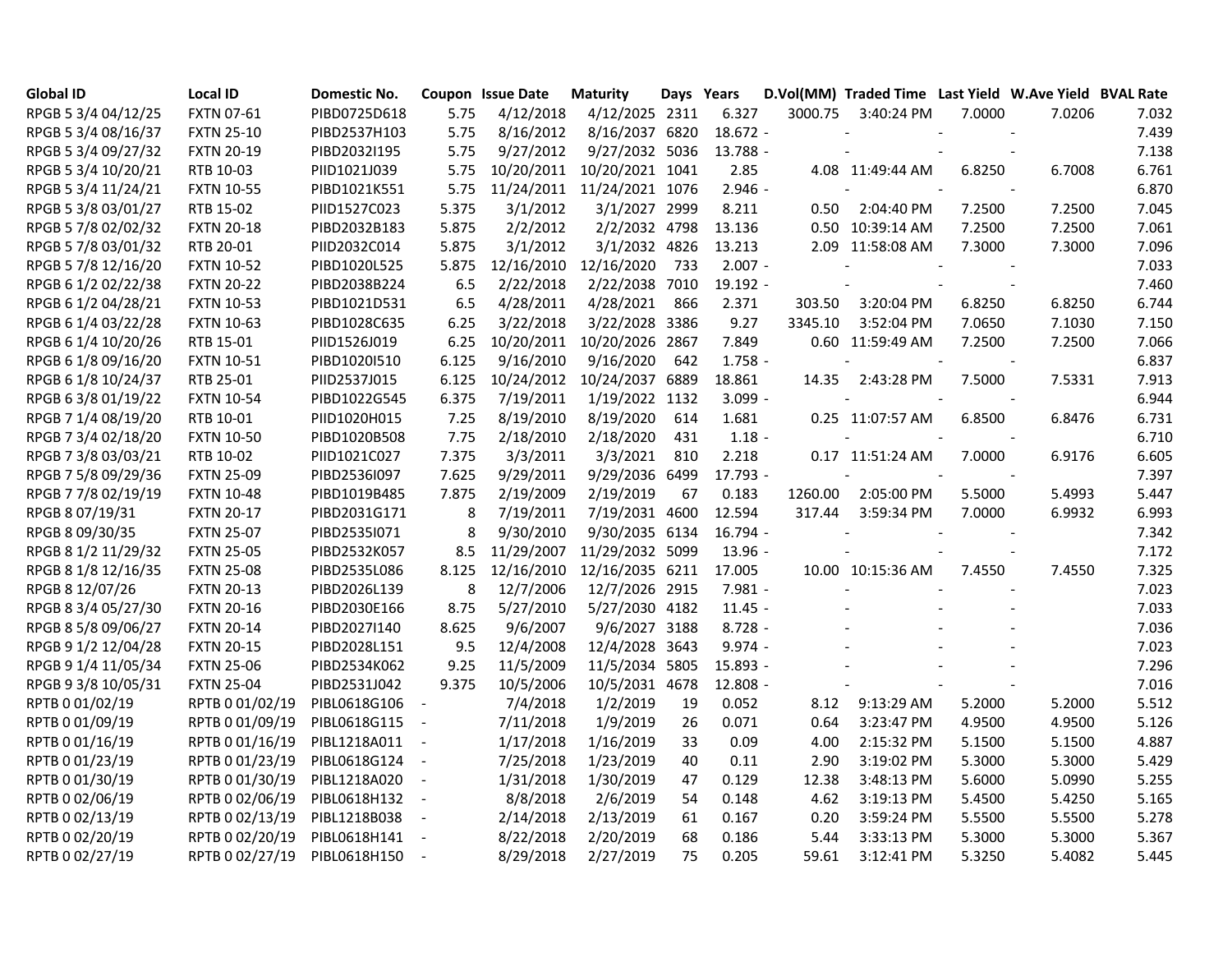| <b>Global ID</b> | <b>Local ID</b> | Domestic No. |                          | Coupon Issue Date | <b>Maturity</b>       | Days Years |           |        | D.Vol(MM) Traded Time Last Yield W.Ave Yield BVAL Rate |        |        |       |
|------------------|-----------------|--------------|--------------------------|-------------------|-----------------------|------------|-----------|--------|--------------------------------------------------------|--------|--------|-------|
| RPTB 0 03/06/19  | RPTB 0 03/06/19 | PIBL0618I168 |                          | 9/5/2018          | 3/6/2019              | 82         | 0.225     | 4.14   | 2:06:21 PM                                             | 5.3500 | 5.3879 | 5.420 |
| RPTB 0 03/13/19  | RPTB 0 03/13/19 | PIBL1218C056 | $\overline{\phantom{a}}$ | 3/14/2018         | 3/13/2019             | 89         | 0.244     | 17.54  | 3:06:03 PM                                             | 5.3500 | 5.3703 | 5.616 |
| RPTB 0 03/20/19  | RPTB 0 03/20/19 | PIBL06181177 | $\overline{\phantom{a}}$ | 9/19/2018         | 3/20/2019             | 96         | $0.263 -$ |        |                                                        |        |        | 5.643 |
| RPTB 0 03/27/19  | RPTB 0 03/27/19 | PIBL1218C064 | $\overline{\phantom{a}}$ | 3/28/2018         | 3/27/2019             | 103        | $0.282 -$ |        |                                                        |        |        | 5.739 |
| RPTB 0 04/03/19  | RPTB 0 04/03/19 | PIBL0618J185 | $\blacksquare$           | 10/3/2018         | 4/3/2019              | 110        | 0.301     | 1.01   | 2:46:08 PM                                             | 5.4000 | 5.4000 | 5.868 |
| RPTB 0 04/10/19  | RPTB 0 04/10/19 | PIBL0618J194 | $\blacksquare$           | 10/10/2018        | 4/10/2019             | 117        | $0.32 -$  |        |                                                        |        |        | 5.876 |
| RPTB 0 04/17/19  | RPTB 0 04/17/19 | PIBL1218D090 | $\blacksquare$           | 4/18/2018         | 4/17/2019             | 124        | $0.339 -$ |        |                                                        |        |        | 6.054 |
| RPTB 0 04/24/19  | RPTB 0 04/24/19 | PIBL1218D107 | $\overline{\phantom{a}}$ | 4/25/2018         | 4/24/2019             | 131        | 0.359     |        | 5.69 11:09:20 AM                                       | 5.7000 | 5.6934 | 6.231 |
| RPTB 0 04/30/19  | RPTB 0 04/30/19 | PIBL0618J201 | $\overline{\phantom{a}}$ | 10/31/2018        | 4/30/2019             | 137        | 0.375     | 0.10   | 3:56:29 PM                                             | 6.2000 | 6.2000 | 6.323 |
| RPTB 0 05/08/19  | RPTB 0 05/08/19 | PIBL0618K218 | $\overline{\phantom{a}}$ | 11/7/2018         | 5/8/2019              | 145        | 0.397     | 0.90   | 3:42:34 PM                                             | 6.6000 | 6.6000 | 6.148 |
| RPTB 0 05/15/19  | RPTB 0 05/15/19 | PIBL1218E132 | $\blacksquare$           | 5/16/2018         | 5/15/2019             | 152        | $0.416 -$ |        | $\overline{\phantom{a}}$                               |        |        | 6.332 |
| RPTB 0 05/22/19  | RPTB 0 05/22/19 | PIBL1218E142 | $\blacksquare$           | 5/23/2018         | 5/22/2019             | 159        | 0.435     | 9.11   | 2:36:06 PM                                             | 6.2000 | 6.3098 | 6.363 |
| RPTB 0 05/29/19  | RPTB 0 05/29/19 | PIBL1218E151 | $\overline{\phantom{a}}$ | 5/30/2018         | 5/29/2019             | 166        | 0.454     | 5.10   | 3:52:28 PM                                             | 6.2000 | 6.2000 | 6.356 |
| RPTB 0 06/05/19  | RPTB 0 06/05/19 | PIBL1218F169 |                          | 6/6/2018          | 6/5/2019              | 173        | 0.474     | 3.60   | 3:27:32 PM                                             | 6.2500 | 6.2709 | 6.398 |
| RPTB 0 06/11/19  | RPTB 0 06/11/19 | PIBL1218F178 | $\blacksquare$           | 6/13/2018         | 6/11/2019             | 179        | 0.49      | 115.23 | 3:42:06 PM                                             | 6.4750 | 6.4836 | 6.404 |
| RPTB 0 06/19/19  | RPTB 0 06/19/19 | PIBL1218F188 | $\blacksquare$           | 6/20/2018         | 6/19/2019             | 187        | 0.512     | 13.50  | 3:05:44 PM                                             | 6.5900 | 6.5815 | 6.408 |
| RPTB 0 06/26/19  | RPTB 0 06/26/19 | PIBL1218F196 | $\overline{\phantom{a}}$ | 6/27/2018         | 6/26/2019             | 194        | 0.531     | 4.54   | 3:09:52 PM                                             | 6.6000 | 6.5301 | 6.438 |
| RPTB 0 07/03/19  | RPTB 0 07/03/19 | PIBL1218G202 | $\overline{\phantom{a}}$ | 7/4/2018          | 7/3/2019              | 201        | $0.55 -$  |        |                                                        |        |        | 6.292 |
| RPTB 0 07/10/19  | RPTB 0 07/10/19 | PIBL1218G211 | $\overline{\phantom{a}}$ | 7/11/2018         | 7/10/2019             | 208        | $0.569 -$ |        |                                                        |        |        | 6.491 |
| RPTB 0 07/17/19  | RPTB 0 07/17/19 | PIBL1218G220 | $\overline{\phantom{a}}$ | 7/18/2018         | 7/17/2019             | 215        | $0.589 -$ |        |                                                        |        |        | 6.512 |
| RPTB 0 07/24/19  | RPTB 0 07/24/19 | PIBL1218G239 | $\overline{\phantom{a}}$ | 7/25/2018         | 7/24/2019             | 222        | $0.608 -$ |        |                                                        |        |        | 6.531 |
| RPTB 0 07/31/19  | RPTB 0 07/31/19 | PIBL1218H249 | $\overline{\phantom{a}}$ | 8/1/2018          | 7/31/2019             | 229        | 0.627     | 3.70   | 2:16:21 PM                                             | 6.6000 | 6.3973 | 6.460 |
| RPTB 0 08/07/19  | RPTB 0 08/07/19 | PIBL1218H256 | $\overline{\phantom{a}}$ | 8/8/2018          | 8/7/2019              | 236        | 0.646     | 3.47   | 2:40:50 PM                                             | 6.4950 | 6.4950 | 6.542 |
| RPTB 0 08/14/19  | RPTB 0 08/14/19 | PIBL1218H265 | $\blacksquare$           | 8/15/2018         | 8/14/2019             | 243        | 0.665     |        | 1.00 10:24:17 AM                                       | 6.8000 | 6.8000 | 6.540 |
| RPTB 0 08/20/19  | RPTB 0 08/20/19 | PIBL1218H274 | $\overline{\phantom{a}}$ | 8/22/2018         | 8/20/2019             | 249        | 0.682     | 21.51  | 3:03:50 PM                                             | 6.5100 | 6.5246 | 6.565 |
| RPTB 0 08/28/19  | RPTB 0 08/28/19 | PIBL1218H283 | $\overline{\phantom{a}}$ | 8/29/2018         | 8/28/2019             | 257        | 0.704     | 1.00   | 3:10:02 PM                                             | 6.8000 | 6.8000 | 6.601 |
| RPTB 0 09/04/19  | RPTB 0 09/04/19 | PIBL1218I291 | $\overline{\phantom{a}}$ | 9/5/2018          | 9/4/2019              | 264        | $0.723 -$ |        |                                                        |        |        | 6.559 |
| RPTB 0 09/11/19  | RPTB 0 09/11/19 | PIBL1218I308 | $\overline{\phantom{a}}$ | 9/12/2018         | 9/11/2019             | 271        | $0.742 -$ |        |                                                        |        |        | 6.578 |
| RPTB 0 09/18/19  | RPTB 0 09/18/19 | PIBL1218I317 | $\overline{\phantom{a}}$ | 9/19/2018         | 9/18/2019             | 278        | $0.761 -$ |        |                                                        |        |        | 6.580 |
| RPTB 0 10/02/19  | RPTB 0 10/02/19 | PIBL1218J334 | $\overline{\phantom{a}}$ | 10/3/2018         | 10/2/2019             | 292        | $0.799 -$ |        |                                                        |        |        | 6.550 |
| RPTB 0 10/09/19  | RPTB 0 10/09/19 | PIBL1218J343 | $\blacksquare$           | 10/10/2018        | 10/9/2019             | 299        | $0.819 -$ |        |                                                        |        |        | 6.607 |
| RPTB 0 10/16/19  | RPTB 0 10/16/19 | PIBL1218J352 | $\blacksquare$           | 10/17/2018        | 10/16/2019            | 306        | $0.838 -$ |        |                                                        |        |        | 6.572 |
| RPTB 0 10/23/19  | RPTB 0 10/23/19 | PIBL1218J361 | $\overline{\phantom{a}}$ | 10/24/2018        | 10/23/2019            | 313        | $0.857 -$ |        |                                                        |        |        | 6.524 |
| RPTB 0 10/30/19  | RPTB 0 10/30/19 | PIBL1218J370 | $\overline{\phantom{a}}$ | 10/31/2018        | 10/30/2019            | 320        | $0.876 -$ |        |                                                        |        |        | 6.544 |
| RPTB 0 11/06/19  | RPTB 0 11/06/19 | PIBL1218K387 | $\overline{\phantom{a}}$ | 11/7/2018         | 11/6/2019             | 327        | $0.895 -$ |        |                                                        |        |        | 6.591 |
| RPTB 0 11/13/19  | RPTB 0 11/13/19 | PIBL1218K396 | $\blacksquare$           |                   | 11/14/2018 11/13/2019 | 334        | 0.914     |        | 2.21 11:03:53 AM                                       | 6.7500 | 6.7334 | 6.594 |
| RPTB 0 11/20/19  | RPTB 0 11/20/19 | PIBL1218K403 | $\blacksquare$           |                   | 11/21/2018 11/20/2019 | 341        | $0.934 -$ |        |                                                        |        |        | 6.501 |
| RPTB 0 11/27/19  | RPTB 0 11/27/19 | PIBL1218K412 | $\overline{\phantom{a}}$ |                   | 11/28/2018 11/27/2019 | 348        | 0.953     | 3.44   | 3:42:55 PM                                             | 6.5150 | 6.5150 | 6.522 |
| RPTB 0 12/04/19  | RPTB 0 12/04/19 | PIBL1218L420 | $\overline{\phantom{a}}$ | 12/5/2018         | 12/4/2019             | 355        | $0.972 -$ |        |                                                        |        |        | 6.558 |
| RPTB 0 12/11/19  | RPTB 0 12/11/19 | PIBL1218L439 | $\overline{\phantom{a}}$ |                   | 12/12/2018 12/11/2019 | 362        | 0.991     |        | 114.71 3:57:58 PM                                      | 6.6800 | 6.6749 | 6.788 |
|                  |                 |              |                          |                   |                       |            |           |        |                                                        |        |        |       |